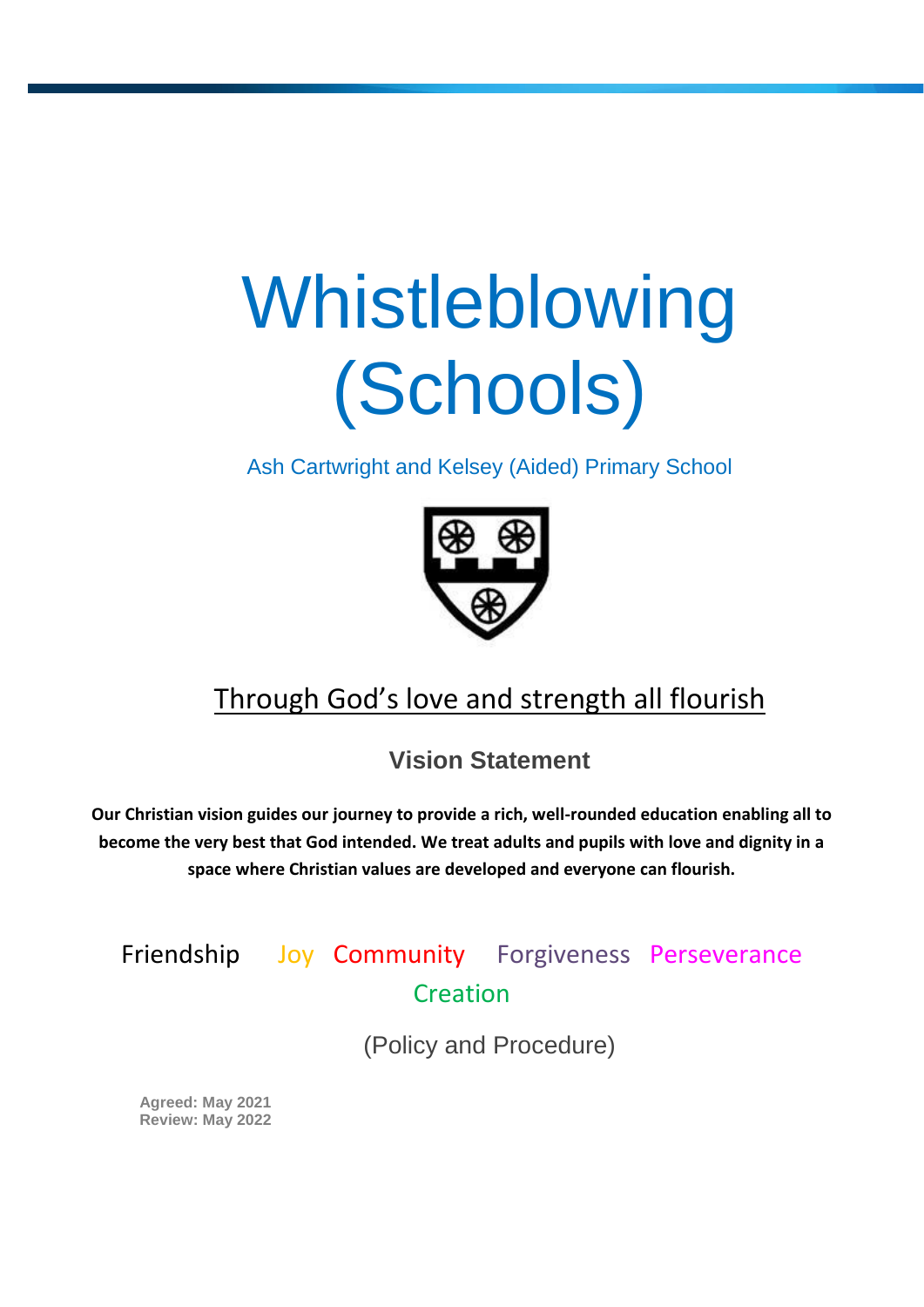

# **Contents**

| <b>Part A - Policy</b>    |                                                  |    |
|---------------------------|--------------------------------------------------|----|
|                           | <b>Policy Statement</b>                          | 3  |
| 2                         | Scope                                            |    |
| 3                         | Adoption Arrangements and Date                   | 5  |
|                           | Responsibilities of the School                   | 5  |
| 5                         | Responsibilities of the Employee                 | 5  |
| 6                         | <b>Trade Union Representation</b>                | 5  |
|                           | Responsible Officer and Monitoring of Complaints | 5  |
| <b>Part B - Procedure</b> |                                                  |    |
| 8                         | Raising a Concern                                |    |
| 9                         | How the School will Respond                      | 6  |
| 10                        | Notification of the Outcome of the Concern       |    |
| 11                        | How the matter may be taken further              |    |
| 12                        | Protection and Support for Employees             | 8  |
| 13                        | <b>Other Concurrent Processes</b>                | 9  |
| 14                        | Record Keeping                                   | 9  |
| Appendix A                | <b>Contact Details</b>                           | 10 |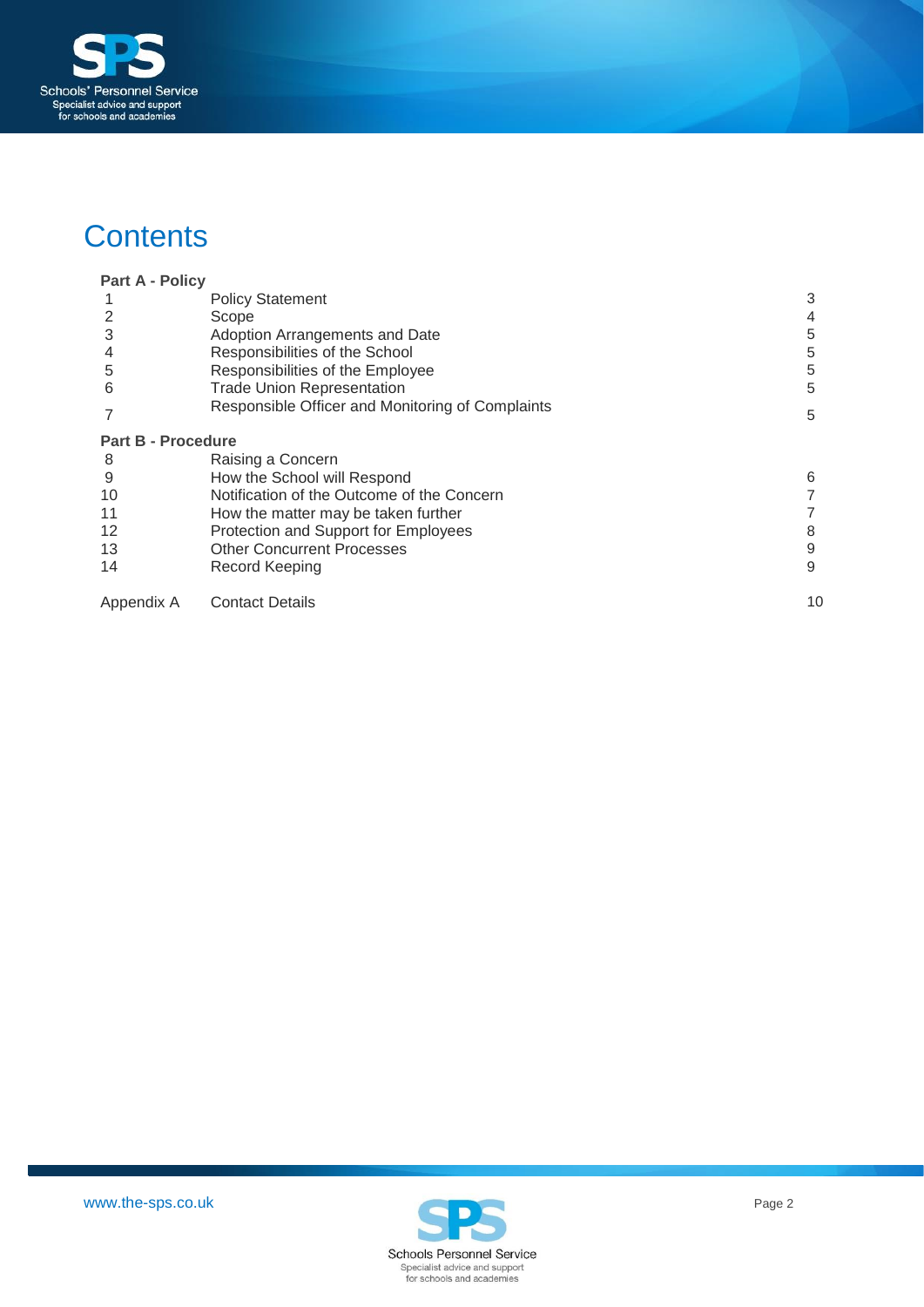

#### **Guidance Note:**

This policy and procedure has been developed by SPS for use in Kent Schools.

This document has been developed to comply with legal requirements and in accordance with Department for Business, Innovation and Skills Whistleblowing Code of Practice.

The Local Authority expects that all KCC Community and Voluntary Controlled Schools will use this document as the basis for their Whistleblowing Policy and Procedure. This document is also strongly recommended for consideration for adoption by Foundation and Aided Schools.

Consultation on this policy has taken place with KCC's recognised professional associations. However Schools are strongly advised to ensure that there is meaningful consultation with all staff and their trade union / professional representatives at School level.

# <span id="page-2-0"></span>Part A - Policy

#### <span id="page-2-1"></span>**1 Policy Statement**

The School is committed to achieving the highest possible standards of probity and integrity regarding its practices.

The School recognises that it is important for all Employees to have a means by which they can raise serious concerns about any aspect of the operation of the School. The School further acknowledges its obligations under the Public Disclosure Act (1998) to ensure mechanisms are in place through which concerns relating to matters of public interest can be raised.

The School encourages Employees to raise any concerns internally at the earliest opportunity rather than disregarding issues or raising the matter externally.

The School will address concerns seriously and undertake as much investigation as is necessary given the circumstances – this may include referral to external agencies.

The School will endeavour to advise an Employee of any actions / outcome arising from a complaint where appropriate.

The School will provide reasonable support to an Employee who raises a concern.

The School will ensure that where a concern is raised, an Employee will be protected from detriment, harassment and victimisation. It is recognised that in certain cases it may be appropriate to consider concerns raised on a confidential or anonymous basis.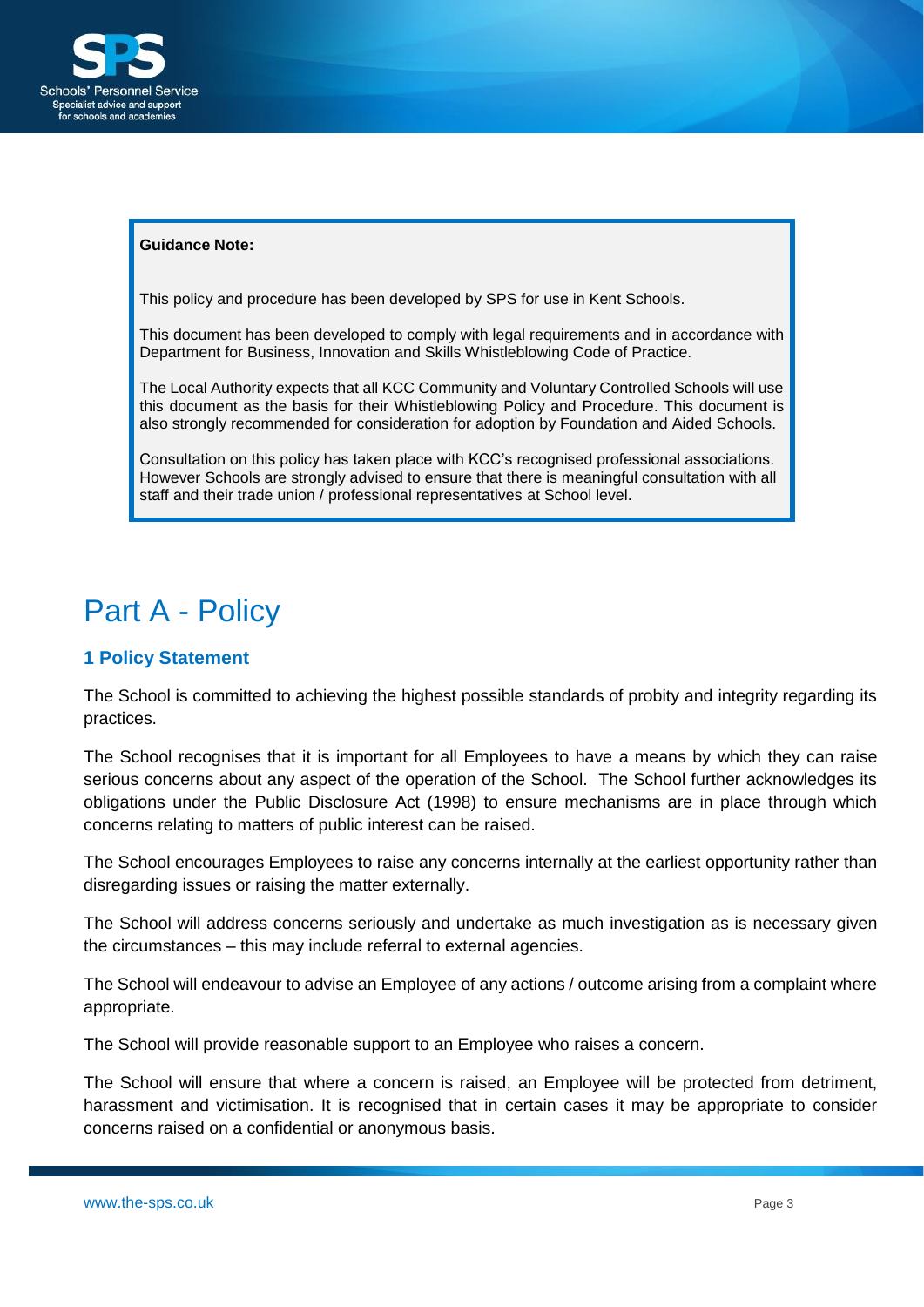

This policy and procedure explains:

- The mechanism for raising concerns
- The range of responses the School may take upon receipt of concerns
- The support and protection available to Employees

## <span id="page-3-0"></span>**2 Scope**

This Policy and Procedure applies to all employees of Ash Cartwright and Kelsey School. (This policy also applies to agency workers, volunteers, contractors and others working on School premises).

Public Concern at Work defines whistleblowing as:

*'The raising of a concern either within the work place or externally, about a danger, risk, malpractice or wrong doing which affects others.'*

The Whistleblowing Procedure provides a means for Employees to raise concerns about conduct or situations which they believe are inappropriate. Concerns may include, but are not limited to:

- Conduct which is, has been or is likely to be an offence or breach of law
- Conduct that has occurred, is occurring or is likely to occur as a result of which the School fails to comply with a legal obligation
- Acts or potential acts of fraud / corruption / bribery or the misuse of public funds / resources
- Miscarriages of justice
- Past, current or likely health and safety risks
- Concerns about any aspect of service provision
- Concerns of a safeguarding / child protection nature
- Failure to have due regard to the need to prevent people from being drawn into terrorism (the 'Prevent Duty')
- Unethical or unprofessional conduct that causes concern
- The deliberate concealment of information relating to concerns listed above

Concerns relating to an individual's own employment should be raised through the School's grievance and harassment procedures.

Employees may raise concerns about the practice of anyone who works for or on behalf the School including:

- All Employees
- Governors
- Volunteers
- Contractors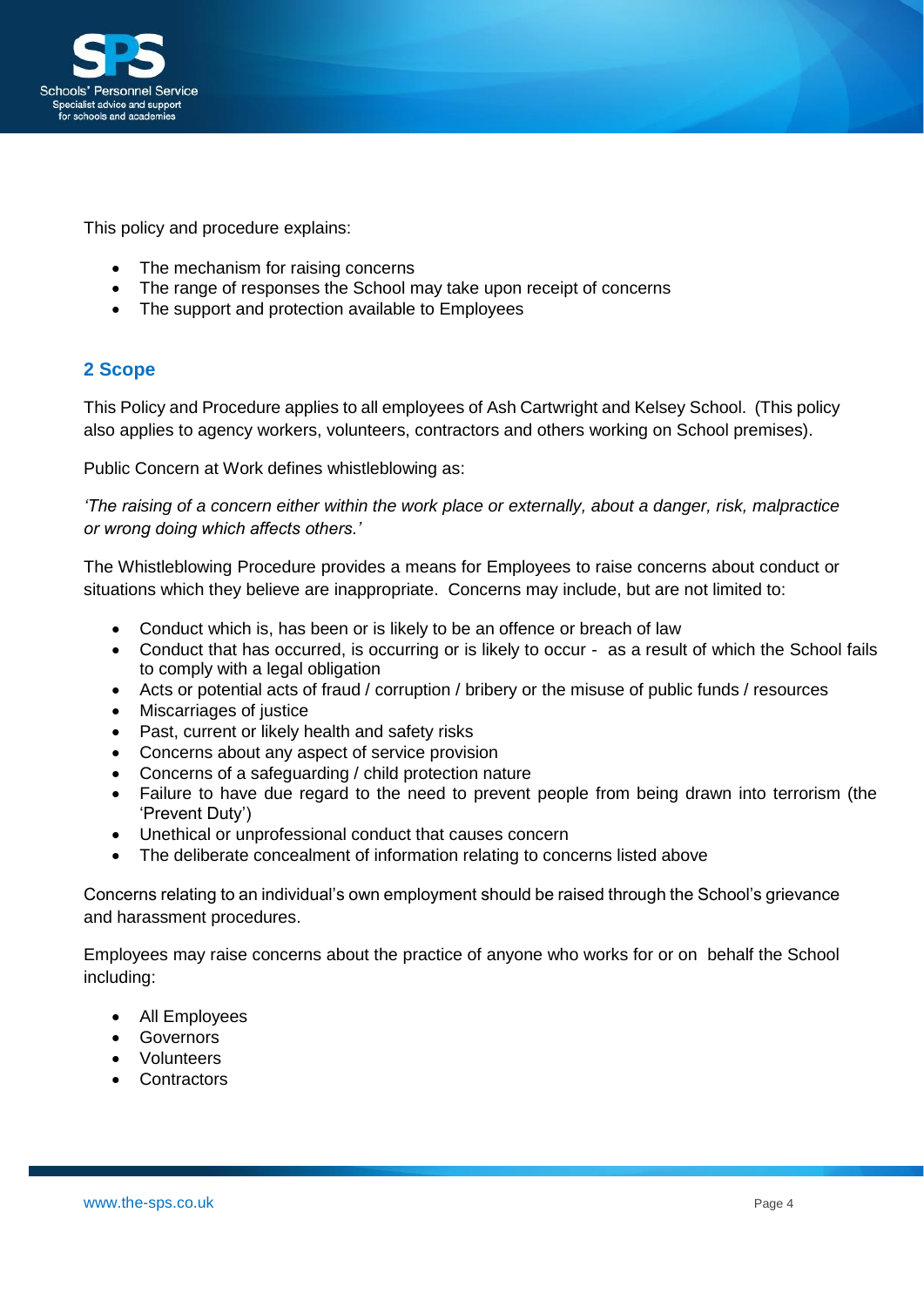

Concerns that Employees have may be raised individually or collectively. If collective concerns are raised staff should be prepared to give their own account during any investigation, should this be required.

There is no time limit for raising a concern – however Employees are encouraged to do so at the earliest opportunity since it may be difficult to address a matter if a significant time has elapsed.

## <span id="page-4-0"></span>**3 Adoption Arrangements and Date**

This procedure was adopted by the Governing Body of Ash Cartwright and Kelsey in November 2018 and supersedes any previous Whistleblowing Policy and Procedure.

This policy will be reviewed by governors every 2 years or earlier if there is a need. This will involve consultation with the recognised unions.

## <span id="page-4-1"></span>**4 Responsibilities of the School**

- To foster a culture where Employees can feel confident in raising concerns
- To ensure concerns are fully considered, investigated as necessary and action taken as appropriate
- To ensure that Employees raising concerns receive feedback on any action taken where appropriate
- To make employees aware how they can take matters further if they are not satisfied
- To reassure Employees that they will be protected against detriment and reprisal should they raise a concern

#### <span id="page-4-2"></span>**5 Responsibilities of the Employee**

- To raise concerns only where there is a reasonable suspicion for doing so
- Not to knowingly raise a false allegation with malicious or vexatious intent
- To engage with internal / external actions to address any concerns by attending meetings and / or participating in any investigation

#### <span id="page-4-3"></span>**6 Trade Union Representation**

Employees may wish to consult and seek guidance from their Trade Union representative before making a disclosure under this procedure

Employees may be accompanied to any meeting by a trade union representative or workplace colleague who is not involved in the area of work to which the concern relates.

## <span id="page-4-4"></span>**7 Responsible Officer and Monitoring of Complaints**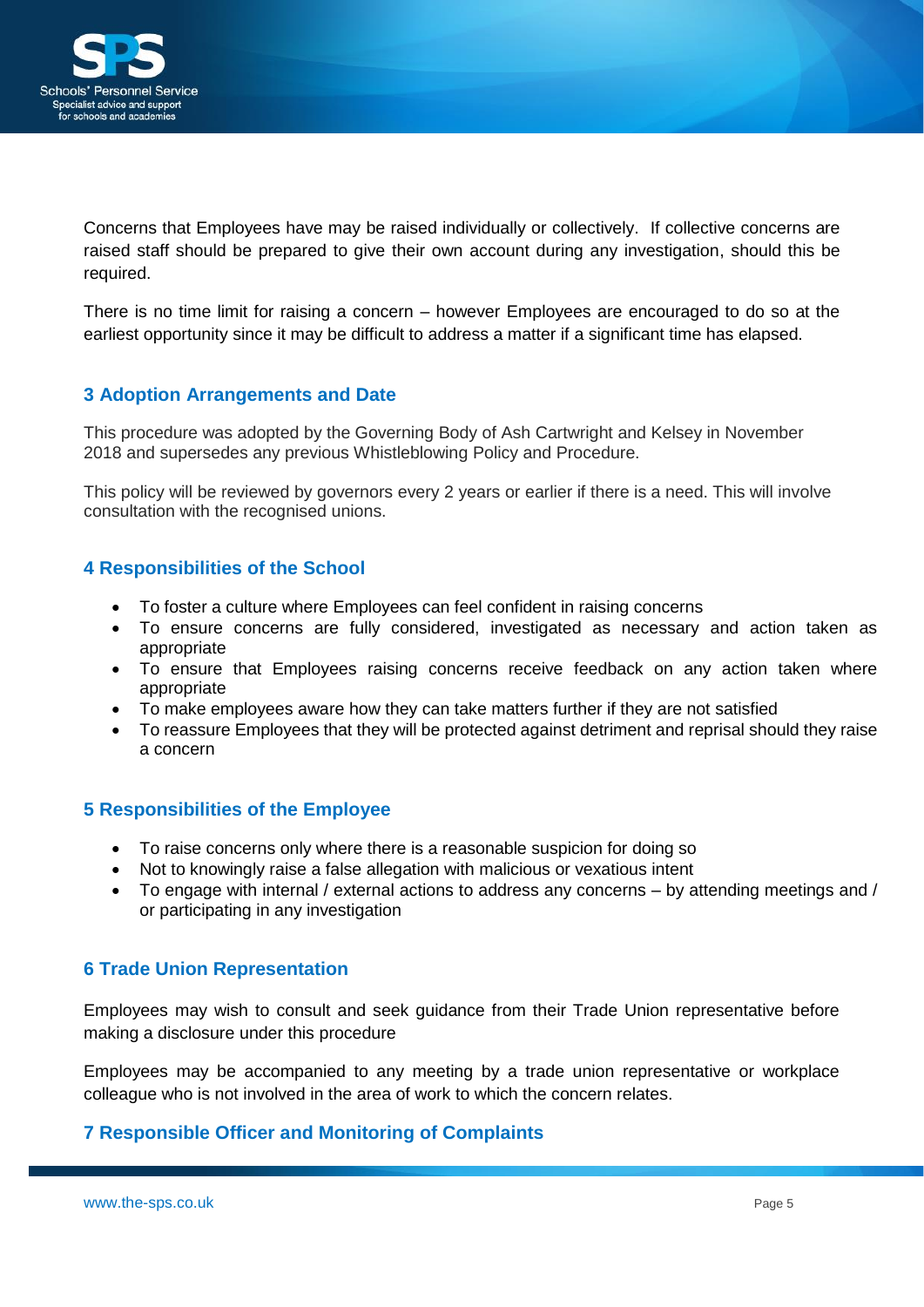

The Governing Body has overall responsibility for the maintenance and operation of this policy and procedure.

The Headteacher will ensure the effective implementation of the whistleblowing arrangements, providing training as appropriate, and undertake an annual audit of the whistleblowing arrangements, reporting the outcome to the Full Governing Body.

The Headteacher will consider:

- The number and types of concerns raised and the outcomes of the investigations.
- Feedback from individuals who have used the arrangements
- Any complaints of victimisation
- Any complaints of failures to maintain confidentiality
- Any relevant litigation
- The level of staff awareness, trust and confidence in the arrangements

Any reporting will not identify the parties to the complaint.

# Part B – Procedure

## **8 Raising a Concern**

Wherever possible employees should initially raise concerns openly with their line manager or the Headteacher / Principal.

In instances of serious concern or where the complaint involves the line manager or Headteacher / Principal complaints may be raised with the Chair of Governors

Should the Headteacher / Principal have concerns – these should be raised with the Chair of Governors in the first instance.

Please refer to Appendix 1 for the appropriate internal contacts

Concerns may be raised verbally or in writing.

A concern raised in writing should:

- Set out the background and history of the concern giving names, dates and places where possible
- Give the reason why the Employee is particularly concerned about the situation
- For clarity it would be helpful for the Employee to state that they wish their concerns to be addressed under the whistleblowing procedure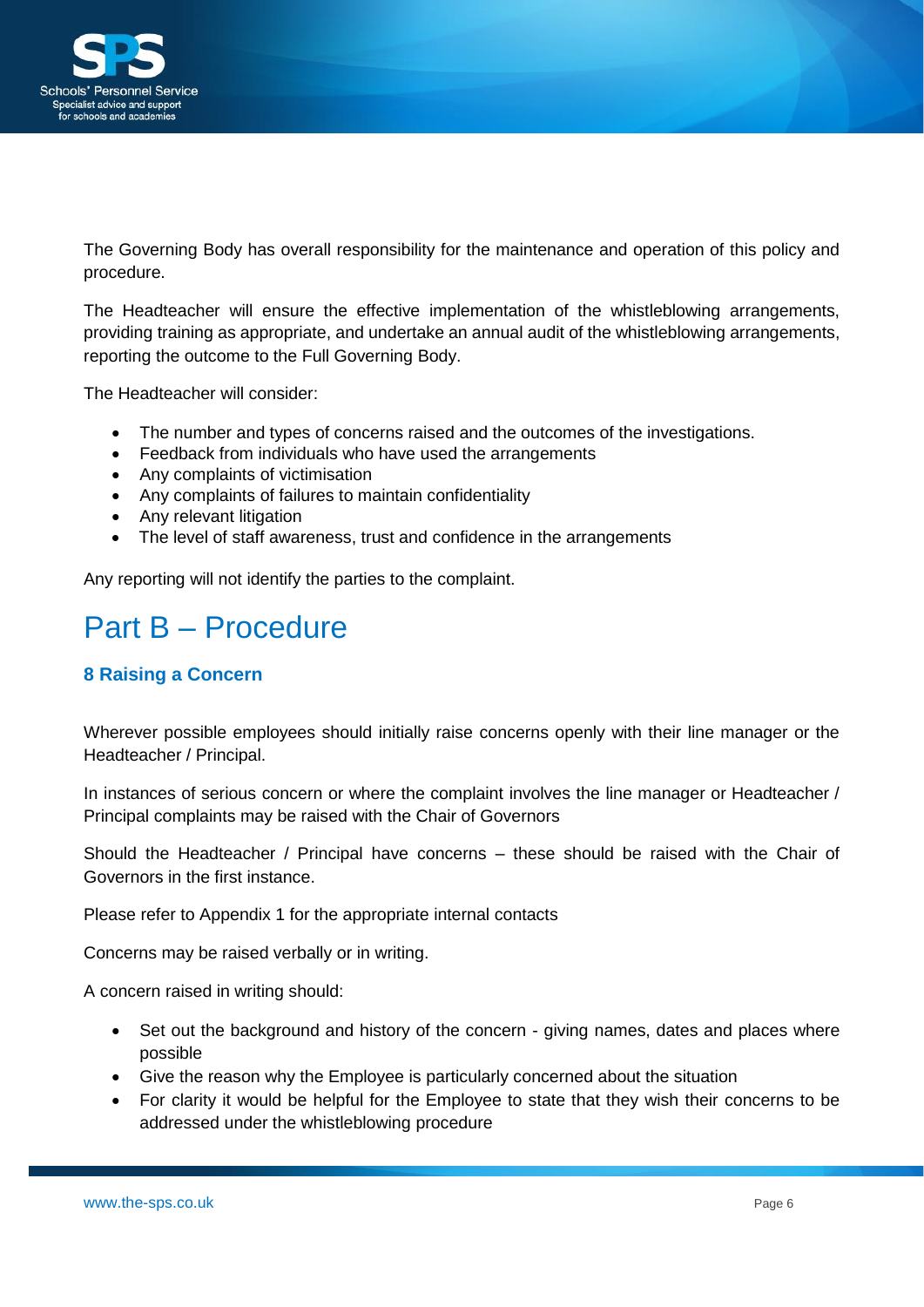

An Employee is not expected to prove the validity of their concern, however they will need to demonstrate that there are sufficient and reasonable grounds for their complaint. Further investigation may be hampered if there is only limited evidence to support the concern raised.

An Employee may invite a Trade Union representative to support them in raising a concern or raise the matter on their behalf or at a subsequent meeting to explore the complaint.

## <span id="page-6-0"></span>**9 How the School will respond**

Preliminary enquiries may be made to decide on the appropriate course of action. This may necessitate further discussion with the Employee who has raised the concern.

On occasion it may not be appropriate for the person who receives the complaint to progress the concern and the matter may be referred to another individual within the School or an external organisation.

It may be possible to resolve some concerns informally by agreed action without the need for further formal investigation.

Where it is not possible to resolve the matter informally, the action taken by the School will depend on the nature of the concern and may include:

- Undertaking an internal management or disciplinary investigation
- Referral to KCC's Head of Internal Audit (please note this is a requirement in all cases of suspected financial irregularity in maintained schools)
- Referral to an external auditor
- Referral to another regulatory authority
- Referral to the Police
- Referral to the Local Authority

Within 10 working days of receipt of any concern, the person progressing the matter will write to the Employee to:

- Acknowledge that the concern has been received
- Indicate how and through whom the School proposes to address the matter including whether further investigation or referral to another organisation will be made
- Give an estimate of how long the investigation will take
- Indicate whether further information will be sought from the employee and the arrangements for obtaining this where known

The form of further contact between the Employee and the person progressing the complaint will depend on the nature of the matter raised and the follow up action required.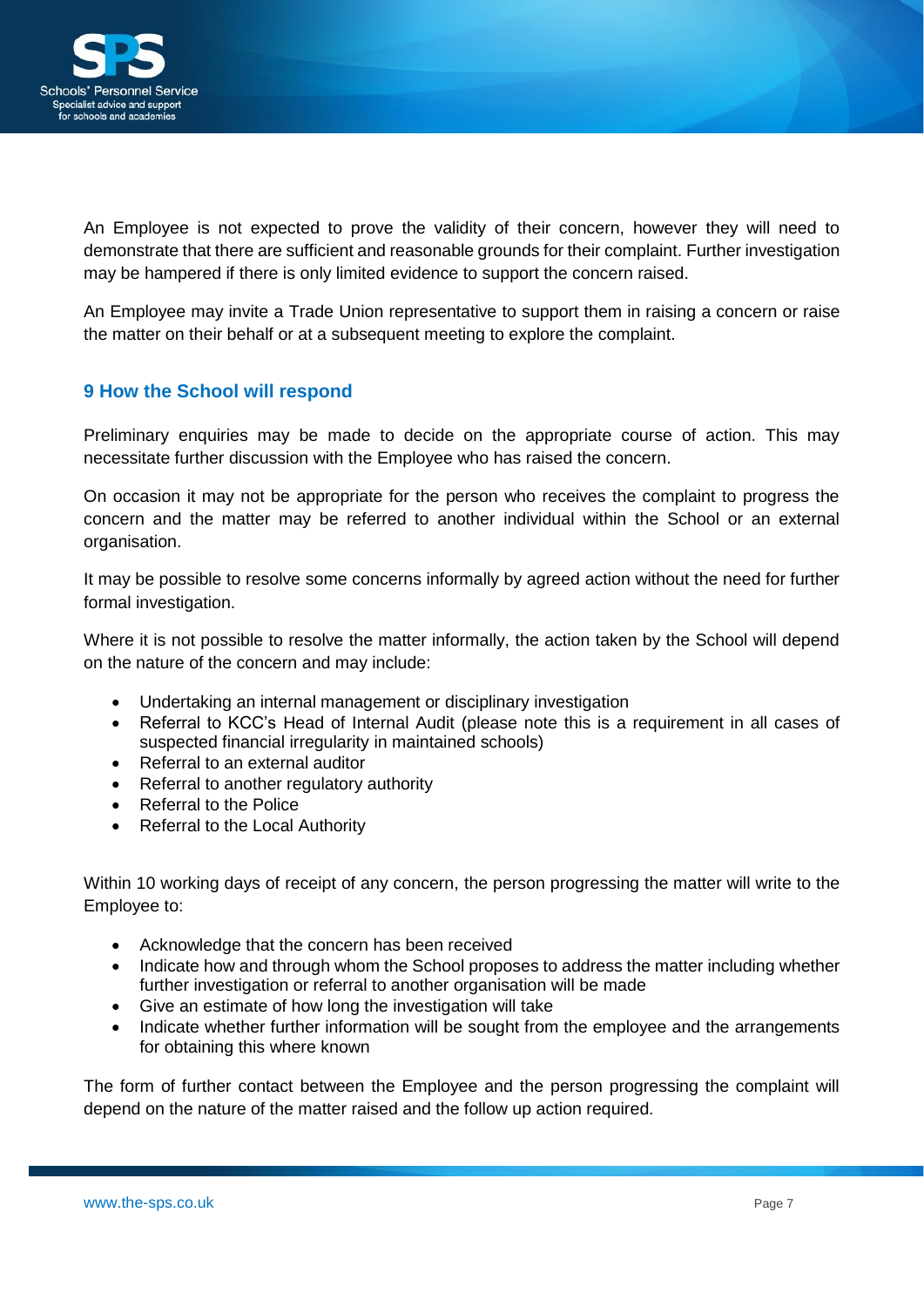

In instances where an investigation is prolonged or referral to an external agency takes place – arrangements will be made to provide the Employee with situational updates as far as is practicable.

On occasion the person considering the complaint may determine that it is not appropriate for further action to be taken. This may include where:

- There is no evidence that malpractice has occurred
- The matter is / has been the subject of internal proceedings under another school policy
- The matter is / has been the subject of external legal proceedings / been referred to another external agency
- A false and malicious or vexatious complaint has been made

## <span id="page-7-0"></span>**10 Notification of the Outcome of the Concern**

The School recognises that an Employee raising a concern would wish to be assured that the matter has been fully addressed. Feedback will be provided on the outcome of the complaint, wherever possible.

In some circumstances however it may not be appropriate or permissible to share this information (for example where legal / disciplinary or regulatory authority action is pending or if sharing information may infringe the duty of confidence owed to a third party). Where it is not appropriate to provide detailed feedback the Employee will be advised that the matter has been addressed or concluded as far as is practicable.

Where a matter is not to be considered further the Employee who raised the complaint will be advised of this in writing.

#### <span id="page-7-1"></span>**11 How the matter may be taken further**

This procedure is intended to provide Employees with a mechanism to raise concerns internally within the School.

Should this process be exhausted and the Employee feels that matters have not been fully / appropriately addressed or that concerns are ongoing they may wish to raise the matter outside of the School.

Appropriate contacts are listed at Appendix 1.

An Employee who intends to raise a concern externally is encouraged to consider carefully whether this is the most appropriate form of action to resolve the issue and whether all reasonable internal steps have been taken.

If a matter is raised outside of the School, an Employee should take all reasonable steps to ensure that confidential or privileged information is not disclosed.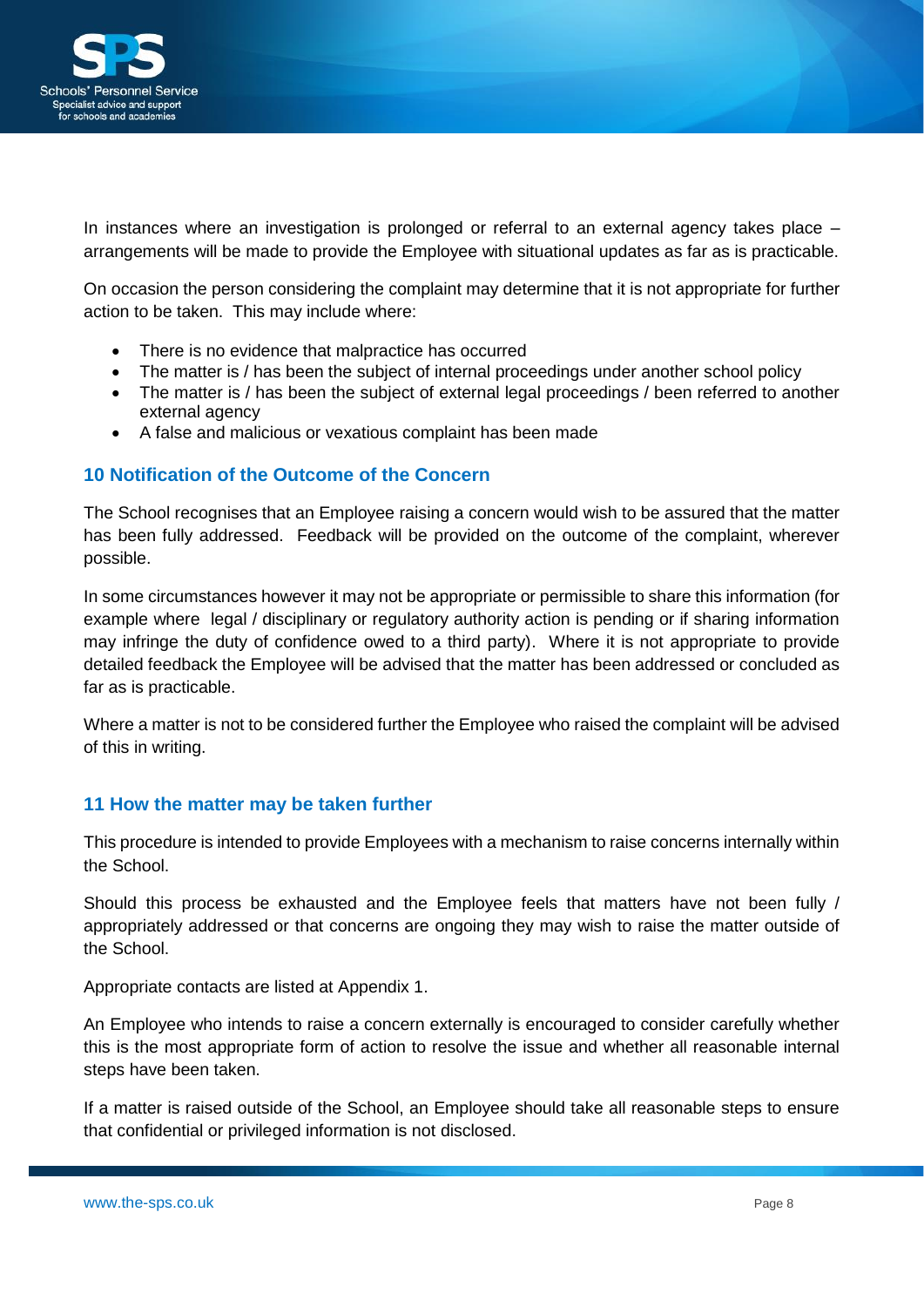

# <span id="page-8-0"></span>**12 Protection and Support for Employees**

The School will take reasonable measures to support and protect Employees who raise concerns.

#### **Protection from Detriment**

Employees raising a concern with reasonable suspicion for doing so will not be subject to discrimination, harassment or victimisation. Should an Employee believe they have been subject to detriment or retribution they should report this to the Chair of Governors who may address the matter in accordance with the School's disciplinary procedure.

No action will be taken against an Employee where concerns raised are subsequently unproven.

However disciplinary action may be taken against individuals who knowingly make 'false, malicious and / or vexatious allegations.

Should an employee commit a criminal offence in raising a concern (e.g. accepting a bribe or an act of corruption) – protection from detriment may be lost and the Employee may be subject to the School's disciplinary procedures.

#### **Confidentiality**

The best way to raise a concern is to do so openly. Openness makes it easier for the School to assess and investigate the issue. However, it is recognised that there may be some circumstances where an employee would prefer to raise a concern in confidence. Employees should make the School aware of this when raising their concern.

Where appropriate every effort and consideration will be given to arrangements to maintain the Employee's confidentiality – including off site meetings where appropriate.

Every effort will be made not to reveal the Employee's identity, without their prior consent, if this is their wish.

However, in certain cases, it may not be possible to maintain confidentiality if the concern is subject to an external / police investigation where disclosure is required. An Employee will be advised should there be a possibility that their confidentiality cannot be maintained.

#### **Anonymous Concerns**

Employees are encouraged to put their name to any allegation where possible.

Anonymous allegations will be considered and investigated at the School's discretion.

In exercising the discretion, the following factors may be considered:

The seriousness of the issues raised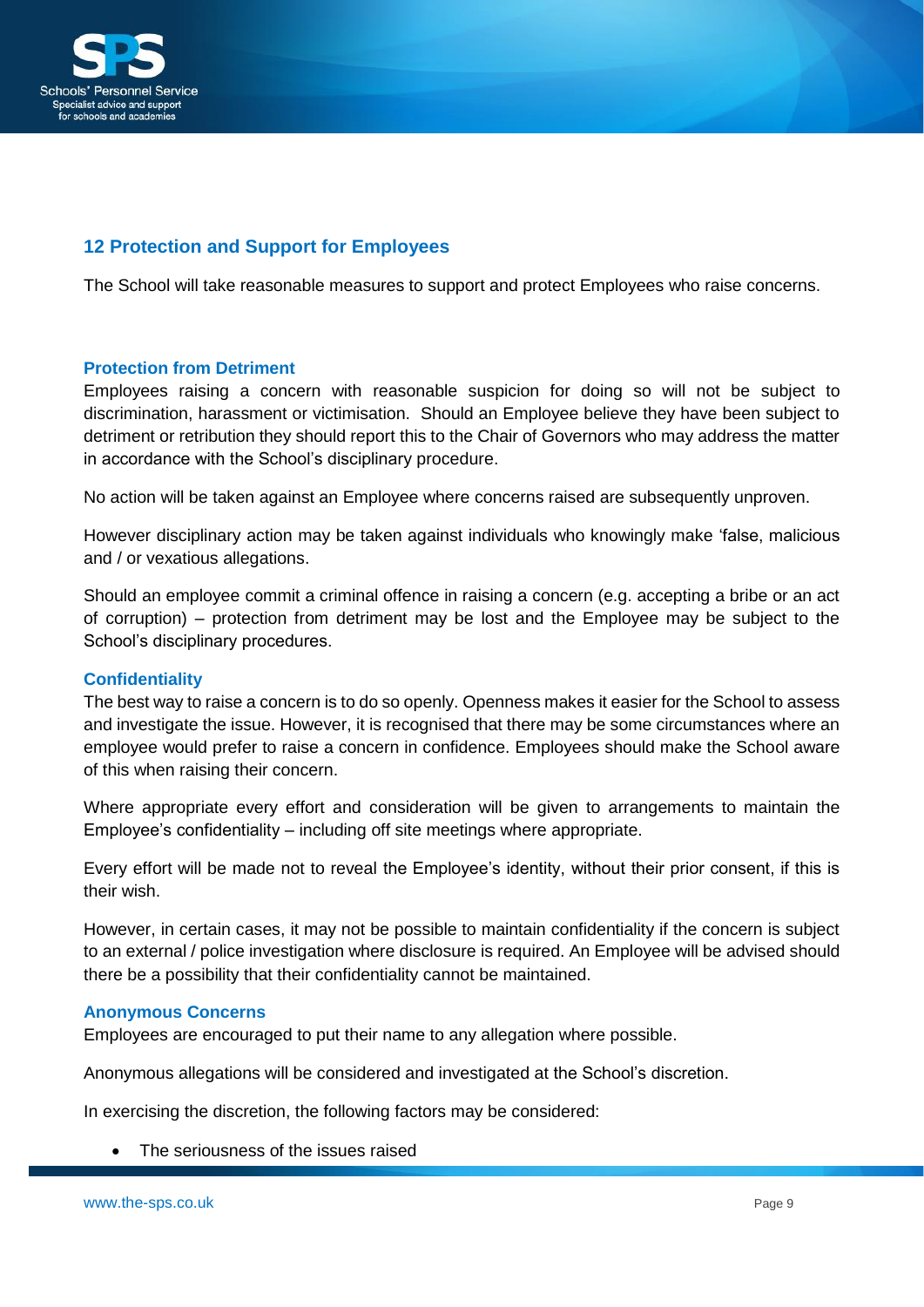

- The credibility of the concern; and
- The likelihood of confirming the allegation from attributable sources

It should be noted that it may be more difficult to address the concern, support an employee or advise them of the outcome where a concern is reported anonymously.

#### **Support**

Employees who raise a concern may wish to make use of the confidential counselling service provided by the School, if appropriate.

Employees may also wish to consult their professional association or Trade Union if they are a member.

Other sources of support are provided in Appendix A.

Should an employee be required to give evidence in criminal or disciplinary proceedings – consideration will be given to appropriate support.

#### <span id="page-9-0"></span>**13 Other Concurrent Processes**

Where a complaint is raised under the whistleblowing procedure this will not in itself be sufficient to halt any other ongoing processes relating to absence, conduct, performance or redundancy.

However, each case will be considered on its merits to ensure that the School is acting reasonably.

## **14 Record Keeping**

Notes may be taken of all meetings with the Employee held under this procedure. Where notes are taken a copy will be made available to the Employee.

All records will be treated as confidential and processed in accordance with the Data Protection Act (1998) which provides individual's with the right to request and have access to certain data.

A central record of whistleblowing will be maintained by the Governing Body. This record will include, a summary of the concern raised, action taken and the resulting outcome. Senior staff or Governors who receive whistleblowing concerns must ensure the concern is recorded.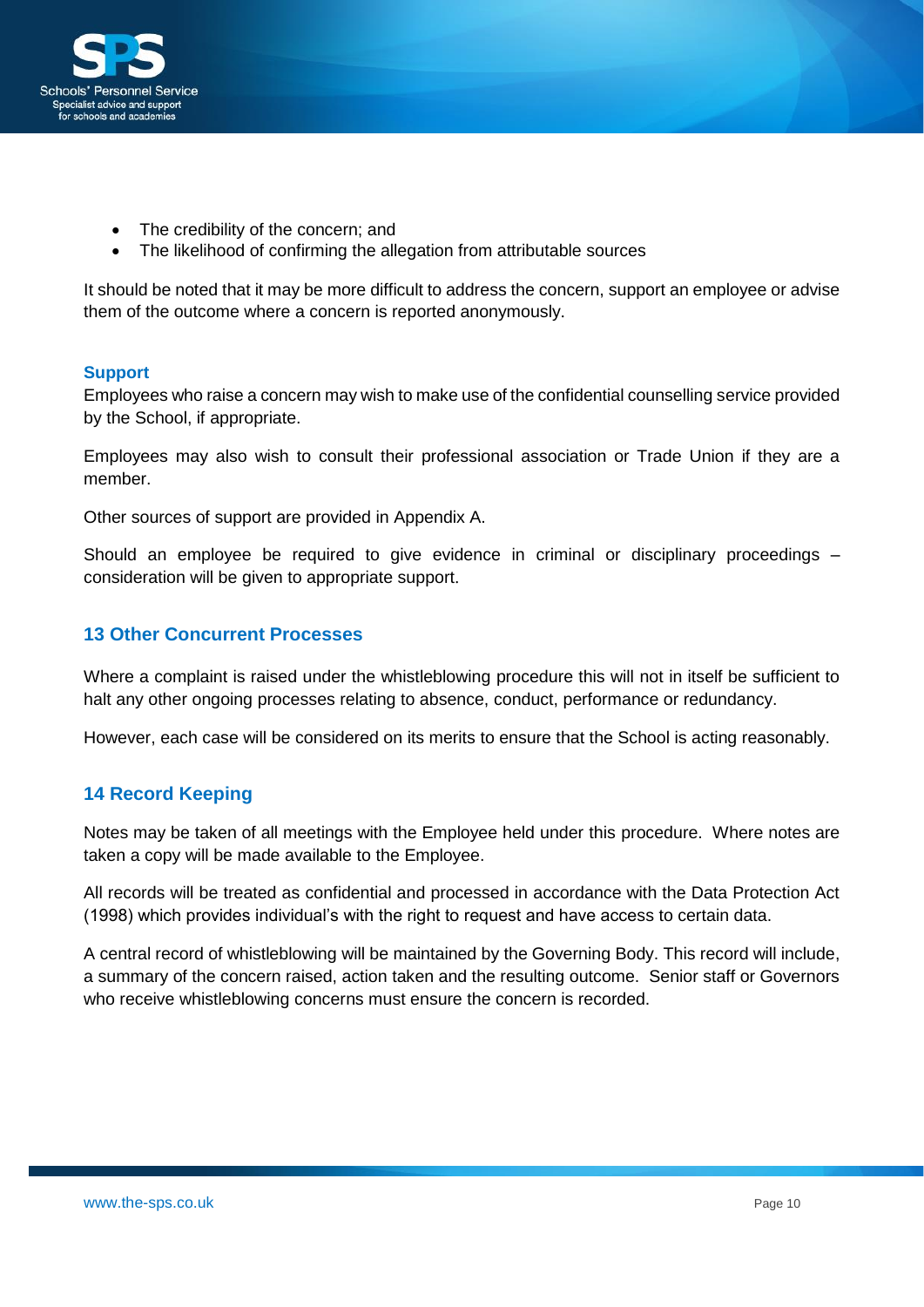

# <span id="page-10-0"></span>Appendix A: Contact Details

It is the usual expectation that an Employee will have endeavoured to raise the concern internally within the school before referring the matter to an external organisation.

#### **Internal**

*School to add appropriate internal contacts eg Headteacher / Chair of Governors*

| Contact               | <b>Telephone Number</b> | Email                     |
|-----------------------|-------------------------|---------------------------|
| <b>Fiona Crascall</b> | 01304 812539            | fcrascall@ashckschool.org |
| Nick Hassall          | 01304 812539            | nhassall@ashckschool.org  |

Or in writing to the above named at the following address:

Nick Hassall, Chair of Governors, Ash Cartwright and Kelsey School, School Lane, Ash. CT32JD

#### **External**

| <b>Matt Dunkley</b><br>Corporate Director – Children, Young People and Education<br><b>Kent County Council</b><br><b>Sessions House</b><br><b>County Road</b><br>Maidstone<br><b>ME14 1XQ</b> |
|-----------------------------------------------------------------------------------------------------------------------------------------------------------------------------------------------|
| Via KCC's Whistleblowing Helpline on 03000 414 500 or by emailing                                                                                                                             |
| internalaudit@kent.gov.uk                                                                                                                                                                     |

| <b>Contact</b>                | <b>Telephone Number</b> | <b>Email / Website</b>  |
|-------------------------------|-------------------------|-------------------------|
| <b>Public Concern at Work</b> | 020 7404 6609           | www.pcaw.org.uk;        |
| Department for<br>Education   | 0370 000 2288           | www.gov.uk/contact-dfe; |